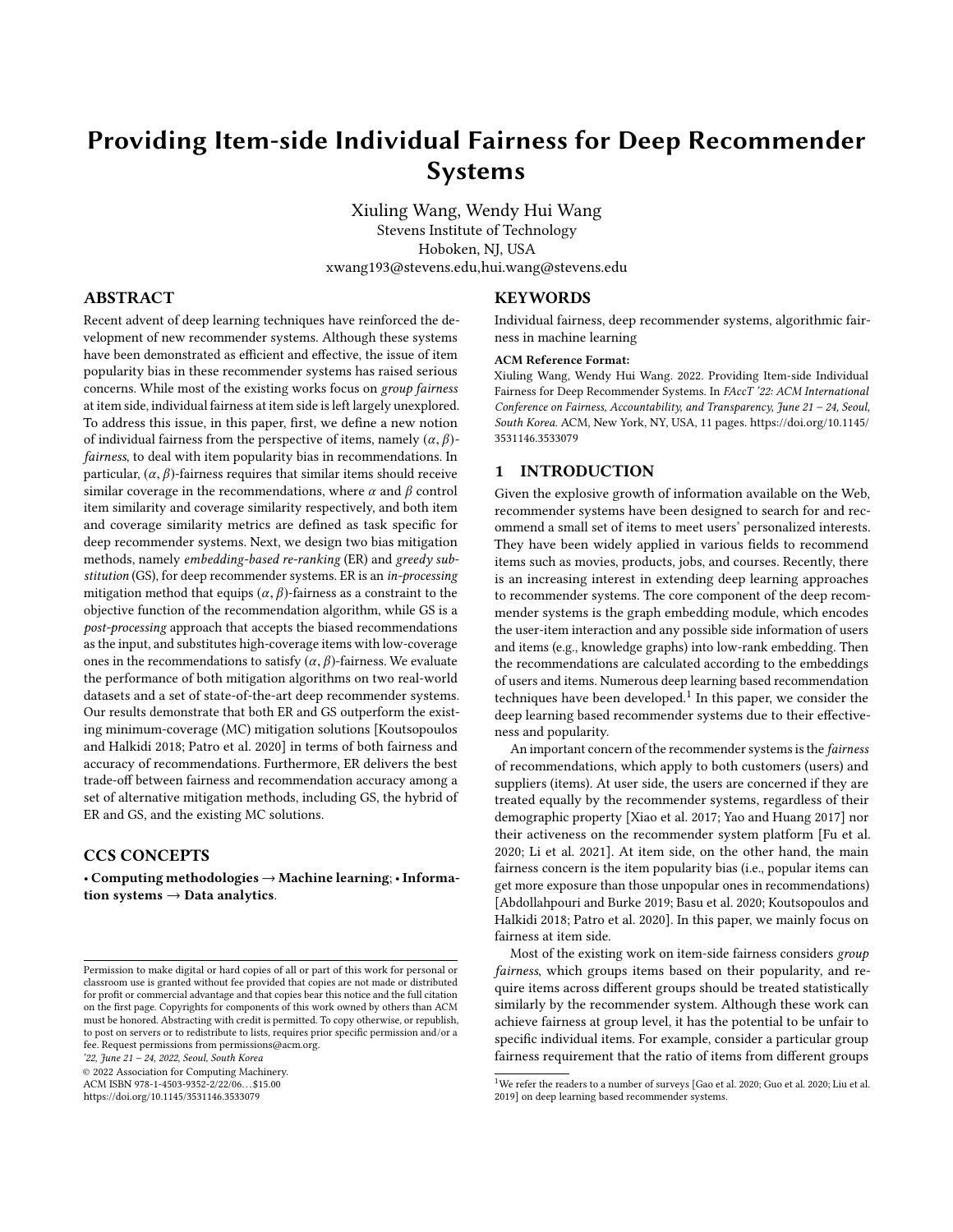in the recommendations should equal to the ratio in the historical user-item interaction [\[Fu et al.](#page-10-5) [2020;](#page-10-5) [Patro et al.](#page-10-1) [2020;](#page-10-1) [Steck 2018\]](#page-10-10). While the recommender system recommends certain unpopular items to achieve such group fairness requirement, it is unfair to other unpopular items, for example, those new items that have few user-item interaction, that are not recommended even though they are very similar to the recommended items. In addition, forcing statistically similar coverage rate across popular and unpopular item groups can lead to dramatic loss in recommendation accuracy as the distribution across these groups in historical user-item interactions are significantly different. However, while most of the existing works mainly focus on item-side group fairness in recommendations [\[Abdollahpouri et al.](#page-9-2) [2017,](#page-9-2) [2019;](#page-9-3) [Adomavicius and](#page-9-4) [Kwon 2011;](#page-9-4) [Kamishima et al.](#page-10-11) [2012\]](#page-10-11), the item-side individual fairness in recommendations has been rarely studied.

A straightforward approach to provide item-side individual fairness is to require that the coverage of each item in the recommendations must reach a given threshold, where the item coverage is measured as the percentage of users who are recommended with the given item [\[Koutsopoulos and Halkidi 2018\]](#page-10-0). However, requiring the minimum coverage for all items is too rigid and may lead to significant accuracy loss of recommendations [\[Patro et al.](#page-10-12) [2019\]](#page-10-12). Indeed, our experiments show that the minimum-coverage (MC) approach can incur up to 40% accuracy reduction (Section [6\)](#page-6-0).

To address the weakness of the existing MC solution, in this paper, we consider a new item-side individual fairness notion that is adapted from the state-of-the-art notion of individual fairness [\[Dwork et al.](#page-10-13) [2012\]](#page-10-13). In particular, instead of requiring all items must have a minimum coverage in recommendations, our fairness notion requires that any pair of items that are similar should receive similar coverage in the recommendations. Therefore, by enforcing fairness on similar items only, our individual fairness notion better addresses the trade-off between fairness and recommendation accuracy.

However, it is challenging to equip individual fairness with deep learning based recommender systems due to the following reasons. First, defining a proper similarity metric is not straightforward, as it has to be task-specific [\[Chouldechova and Roth 2018\]](#page-10-14). In our problem setting, the similarity of items should be defined in the context of the deep recommender systems. Second, as realizing fairness may incur large significant loss of recommendation accuracy, it is important to minimize the accuracy loss while equipping the individual fairness constraint with the deep recommender systems.

In this paper, we address these two challenges and make the following contributions. First, as the deep recommender systems make predictions based on user and item embeddings, we define the item similarity metric as evaluating the distance between item embeddings. Based on this similarity metric, we formally define a new notion of item-side individual fairness, namely  $(α, β)$ -fairness, to quantify the disparity of item coverage at individual level. Intuitively,  $(\alpha, \beta)$ -fairness requires that any two similar items (i.e., the distance between their embedding is within  $\alpha$ ) must receive similar coverage (i.e., the difference in their coverage in recommendations is up to  $β$ ), where  $α$  and  $β$  are user-specified thresholds. Second, we design two bias mitigation algorithms, namely embedding-based re-ranking (ER) and greedy substitution (GS) algorithms, to achieve  $(\alpha, \beta)$ -fairness while maximizing the accuracy of the recommendations. ER is an in-processing mitigation method that takes the

user/item embeddings as the input. From the embeddings, ER learns a ranking policy for recommendation, with  $(\alpha, \beta)$ -fairness equipped as a constraint of the objective function of the ranking learning problem. On the other hand, GS is a model-agnostic, post-processing method that takes the original (biased) recommendations as the input. It achieves  $(\alpha, \beta)$ -fairness by replacing the items of high coverage in the recommendations with similar ones but of low coverage. Last but not least, we conduct an extensive set of experiments on two real-world datasets and three state-of-the-art deep recommender systems. Our results demonstrate that both GS and ER algorithms can effectively mitigate individual item coverage disparity in the recommendation, while minimizing the accuracy loss of recommender systems by the mitigation. Furthermore, ER outperforms GS as well as the existing minimum-coverage approaches [\[Koutsopoulos and Halkidi 2018;](#page-10-0) [Patro et al.](#page-10-1) [2020\]](#page-10-1) in terms of the trade-off between fairness and accuracy of recommendations.

## 2 RELATED WORK

User-side fairness in recommendations. We categorize the existing works on user-side fairness in recommmendations into two classes: group user-fairness and individual user-fairness. Most of the existing group user-fairness works [\[Edizel et al.](#page-10-15) [2019;](#page-10-15) [Yao and](#page-10-4) [Huang 2017\]](#page-10-4) group users by their values on the sensitive features. When the sensitive attributes are not available for defining group membership, the users can be grouped based on their activity [\[Fu](#page-10-5) [et al.](#page-10-5) [2020;](#page-10-5) [Li et al.](#page-10-6) [2021\]](#page-10-6). The fairness requirement is to balance the statistical measurement (e.g., error rate [\[Edizel et al.](#page-10-15) [2019\]](#page-10-15) and average recommendation performance [\[Fu et al.](#page-10-5) [2020;](#page-10-5) [Li et al.](#page-10-6) [2021\]](#page-10-6)) of recommendations across different groups. User-side group fairness can be achieved by adding the fairness constraint to the objective function of recommendation problem [\[Fu et al.](#page-10-5) [2020;](#page-10-5) [Li et al.](#page-10-6) [2021\]](#page-10-6). Regarding individual user-fairness, it can be measured as the disparity in recommendation quality as well as in explanation diversity disparity among different individual users [\[Fu et al. 2020\]](#page-10-5).

Item-side fairness in recommendations. The existing efforts on item-side fairness in recommendations also can be classified into two types: item-side group fairness and item-side individual fairness. Regarding item-side group fairness, Celis et al. [\[Celis et al.](#page-10-16) [2019\]](#page-10-16) consider the setting that items are grouped by the sensitive attributes associated with the items. They address the polarization phenomenon in recommendations (e.g., the news feed covers a small subset of topic groups), and design personalized algorithms that avoid polarization yet still optimize individual recommendation accuracy. Regarding item-side individual fairness, Koutsopoulos et al. [\[Koutsopoulos and Halkidi 2018\]](#page-10-0) define the item-fairness requirement as that the coverage of all items must exceed a given threshold. The notion of individual item fairness by Chakraborty et al. [\[Chakraborty et al.](#page-10-17) [2017\]](#page-10-17) is somewhat similar to [\[Koutsopoulos](#page-10-0) [and Halkidi 2018\]](#page-10-0): all items should receive the amount of exposure proportional to their relevance. Unlike these two individual item-fairness notions that require minimum coverage for all items, our notion requires similar items must have similar coverage. We show in the experiments that our fairness notion better addresses the trade-off between fairness and recommendation accuracy than these existing works.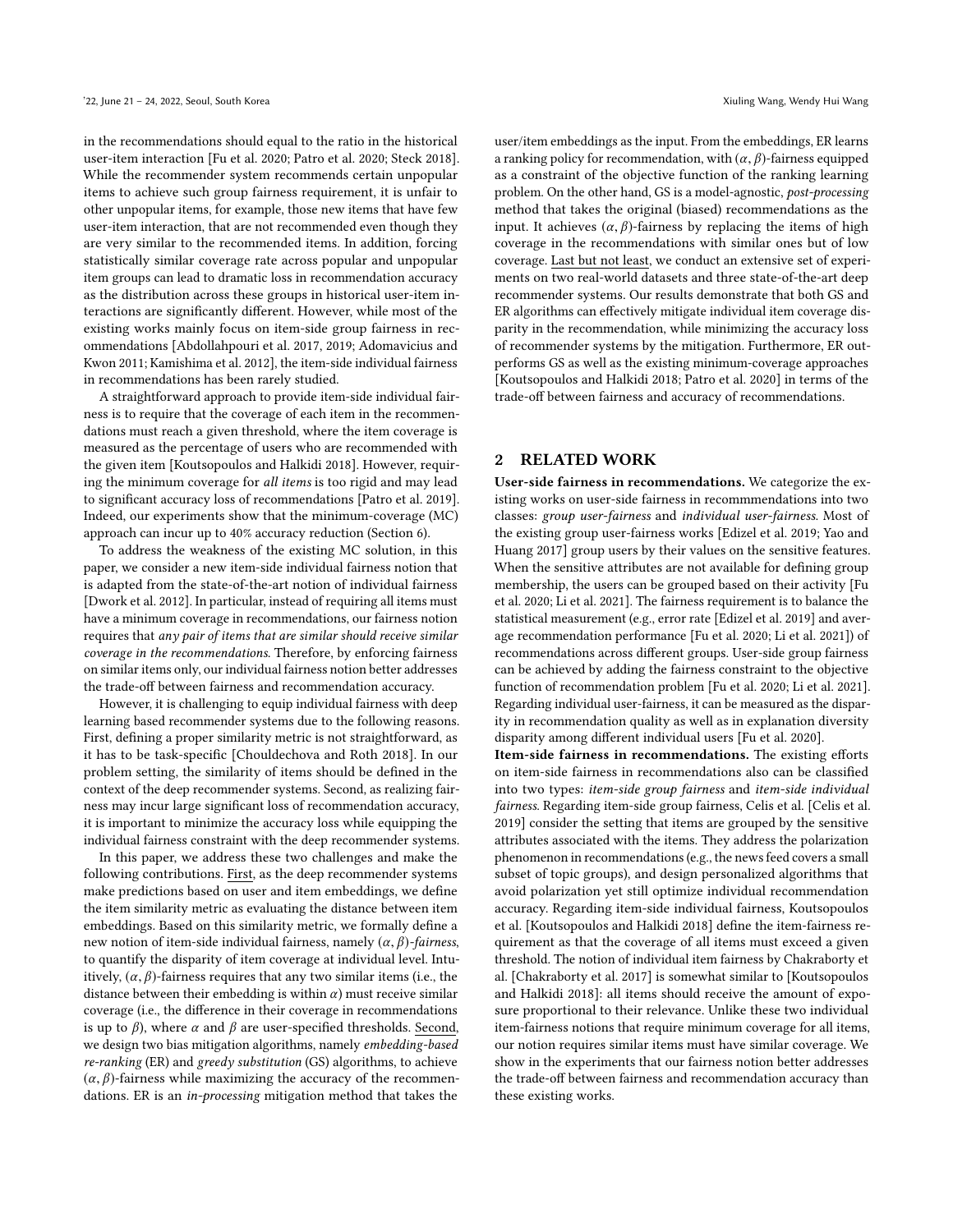Fairness in ranking. Finding fair recommendations is relevant to the problem of finding a fair ranking of all items based on their predicted user-item probabilities. Zehlike et al. [\[Zehlike et al.](#page-10-18) [2017\]](#page-10-18) extends the definition of group fairness to top-k ranking, and define the fair top-k ranking problem as ensuring that the proportion of protected group members in the top-k ranking is above a given threshold. Singh et al. [\[Singh and Joachims 2018\]](#page-10-19) formulate fairness constraints on rankings in terms of exposure allocation. They design a fair ranking framework that maximizes the utility of ranking while satisfying the fairness of exposure constraints. Their following work [\[Singh and Joachims 2019\]](#page-10-20) designs a learning-to-rank framework that optimizes a wide range of utility metrics (e.g. NDCG) with the constraint of fair exposure. Morik et al. [\[Morik et al.](#page-10-21) [2020\]](#page-10-21) present a dynamic learning-to-rank approach that enforces merit based fairness [\[Biega et al.](#page-9-5) [2018;](#page-9-5) [Singh and Joachims 2018\]](#page-10-19) on groups of items, where the merit of an item is defined as its expected average relevance. The fairness notion requires that each item group should receive the exposure that is proportional to its relevance to users. Beutel et al. [\[Beutel et al.](#page-9-6) [\[n.d.\]\]](#page-9-6) treat recommendations as a point-wise prediction problem. Their notion of group itemfairness requires the likelihood of a clicked item being ranked above another relevant unclicked item is the same across both protected and unprotected groups. None of these efforts consider the same fairness notion as ours, thus their algorithms cannot be directly applied to our setting.

#### 3 PRELIMINARIES

Deep learning based recommender systems. Typically, a recommender system considers a collection of user-item interactions (e.g., purchases and clicks), which can be represented as a user-item  $graph G = \{(u, i) | u \in U, i \in I\}$ , where U and I denote the user and item sets respectively. The recommendation task is described as the following: Given a user-item graph G as the historical data, the goal is to predict the probability  $p(u, i)$  that the item i will be adopted by the user  $u$ . Based on the predictions, each user will receive a recommendation list in which the items are ranked according to the prediction probability in descending order. In this paper, we only consider top- $k$  recommendations, i.e. the items of the top- $k$ probability.

Recently, deep learning techniques have been applied to recommender systems to achieve the recommendations of higher quality. Most of these deep learning based recommender systems follow the same idea: first, the deep learning models learn the graph embedding, which is the primarily representation of the given user-item graph in a lower dimension. An important property of the graph embedding is that they preserve the graph information that is obtained by aggregating information from multiple sources such as the knowledge graph (KG), the user-item interaction matrix, item's content, and item's attributes. Then the recommendations are made based on the learned graph embedding instead of the original graph. In particular, the probability  $p(u, i)$  that the user u adopts the item *i* is calculated as  $p(u, i) = f(\vec{u}, \vec{i})$ , where  $\vec{u}$  and  $\vec{i}$  refer to the embedding of user  $u$  and item  $i$  respectively, and  $f()$  refers to a function that maps the embedding of the user and item to the probability  $p(u, i)$ . The final recommendation results are generated from ranking of the predicted probability.

Algorithmic fairness. Over the past few years, a multitude of formal fairness definitions have been proposed. These fairness definitions can be categorized into two broad classes, namely group fairness and individual fairness. Group fairness [\[Calders et al.](#page-10-22) [2009;](#page-10-22) [Calders and Verwer 2010;](#page-10-23) [Feldman et al.](#page-10-24) [2015;](#page-10-24) [Kamishima et al.](#page-10-25) [2011\]](#page-10-25) defines specific groups and require that particular statistics, computed based on model decisions, should be equal for all groups. In particular, the protected groups, which is defined by the sensitive attributes (e.g., race and gender), should not be treated in a discriminatory way compared with the advantaged groups. Individual fairness, on the other hand, requires that similar individuals in the population are treated similarly [\[Dwork et al.](#page-10-13) [2012\]](#page-10-13). While most of the existing works focus on either user-fairness [\[Fu et al.](#page-10-5) [2020;](#page-10-5) [Yao and Huang 2017\]](#page-10-4) or group item-fairness [\[Celis et al.](#page-10-16) [2019\]](#page-10-16) in recommendations, in this paper, we mainly focus on individual fairness at item side in recommender systems.

## 4 ITEM-SIDE INDIVIDUAL FAIRNESS

The conventional definition of individual fairness [\[Dwork et al.](#page-10-13) [2012\]](#page-10-13) requires that an ML model should treat similar individuals with similar predictions. A simple adaption of this definition to our setting requires that any two similar items must receive similar coverage in recommendations. The main challenge is to define appropriate metrics to evaluate item similarity and item coverage similarity. These similarity metrics must be task-specific and faithfully represent the context [\[Ilvento 2020\]](#page-10-26). To address this challenge, first, we formally define item similarity and item coverage disparity.

Embedding-based item similarity. Given a universe of items I, we say two items  $i_1, i_2 \in I$  are  $\alpha$ -similar, denoted as  $i_1 \overset{\alpha}{\approx} i_2$ , if  $d(i, i_2) \leq \alpha$ , where  $d : I \times I \longrightarrow \mathbb{R}$  is a distance metric of items  $d(i_1, i_2) \leq \alpha$ , where  $d : I \times I \to \mathbb{R}$  is a distance metric of items. There are quite a few candidates of distance metrics. Since we focus on deep learning based recommendation algorithms, we follow the literature [\[Badilla et al.](#page-9-7) [2020\]](#page-9-7) and consider the embedding-based distance metric as the item similarity metric. Specifically, given two items  $i_1, i_2 \in I$ , their distance  $d(i_1, i_2)$  is measured based on the cosine similarity between their embeddings:

<span id="page-2-1"></span>
$$
d(i_1, i_2) = 1 - \frac{\vec{i_1} \cdot \vec{i_2}}{|\vec{i_1}||\vec{i_2}|},
$$
 (1)

where  $i_1$  and  $i_2$  are the embeddings of item nodes  $i_1$  and  $i_2$ , and  $\cdot$ is the inner product operator. We note that the cosine similarity based  $\alpha$ -similarity is not transitive (i.e.,  $i_1 \stackrel{\alpha}{\approx} i_2$ ,  $i_2 \stackrel{\alpha}{\approx} i_3$ , but  $i_1 \stackrel{\alpha}{\not\approx} i_3$ ).

Item coverage disparity. Given a graph G that contains a set of users U and a set of items I, let  $\vec{R}_u = [R_{u,1}, \dots, R_{u,k}]$  be the theory is  $\vec{R}_u = [\vec{R}_u, \vec{R}_u, \vec{R}_u, \vec{R}_u]$ (top-k) recommendation list of user  $u \in U$ . Let  $R = \{R_u | u \in U\}$ be the collections of recommendation lists for all users. We use  $Cov(i)$  to denote the *coverage* of an item *i* in **R**, which is measured as the number of occurrences of  $i$  in R. We follow the literature [\[Chakraborty et al.](#page-10-17) [2017;](#page-10-17) [Koutsopoulos and Halkidi 2018;](#page-10-0) [Patro](#page-10-1) [et al.](#page-10-1) [2020\]](#page-10-1) and define the coverage disparity between items i and j (denoted as  $CD(i_1, i_2)$ ) as the following:

<span id="page-2-0"></span>
$$
CD(i_1, i_2) = \left| \frac{Cov(i_1)}{MCov(i_1, i_2)} - \frac{Cov(i_2)}{MCov(i_1, i_2)} \right| \tag{2}
$$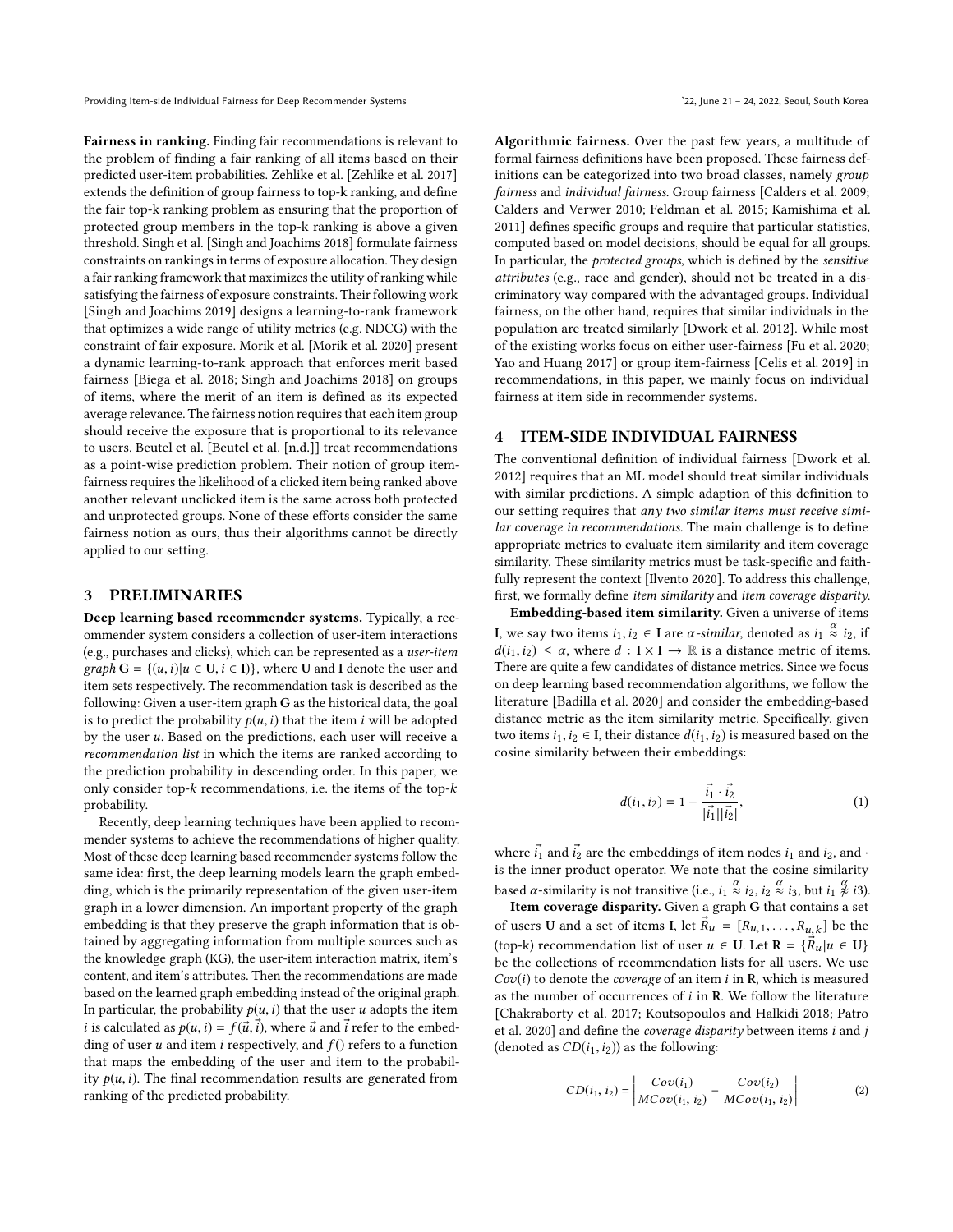Apparently,  $CD(i_1, i_2) \in [0, 1]$ . Intuitively, higher (smaller, resp.)  $CD(i_1,i_2)$  indicates larger (smaller, resp.) coverage disparity between items  $i_1$  and  $i_2$ . We use  $\frac{Cov(i_1)}{MCov(i_2)}$  $\frac{Cov(i_1)}{MCov(i_1,i_2)}$ , where  $MCov(i_1,i_2)$  =<br>lize the item coverage, as the item  $max(Cov(i_1),Cov(i_2))$ , to normalize the item coverage, as the item coverage may vary significantly. We note that the normalization is local - the same item in different item pairs can have different normalized item coverage. We do not define a global normalized item coverage value for each item, as individual fairness is measured for each item pair, not for each item.

Now, we are ready to define  $(\alpha, \beta)$ -fairness based on item similarity and item coverage disparity.

<span id="page-3-0"></span>Definition 4.1 (( $\alpha$ ,  $\beta$ )-fairness). Given a graph G that consists of a set of items I, we say a recommendation algorithm  $\mathcal A$  provides  $(\alpha, \beta)$ -individual item-fairness if and only if for all items  $i_1, i_2 \in I$ such that  $i_1 \stackrel{\alpha}{\sim} i_2$ , it must satisfy that  $CD(i_1, i_2) \leq \beta$  (i.e.,  $i_1$  and  $i_2$  are<br>of  $\beta$ -coverage disparity) where  $\alpha$ ,  $\beta$  are user-specified thresholds of *β*-coverage disparity), where  $\alpha$ ,  $\beta$  are user-specified thresholds.

Intuitively, Definition [4.1](#page-3-0) requires that two similar items must receive similar coverage, where the similarity of items and their coverage are controlled by  $\alpha$  and  $\beta$  respectively. Larger  $\alpha$  as well as smaller  $\beta$  values indicate stronger fairness requirement. How  $\alpha$  and  $\beta$  are valued affects the performance of recommendation accuracy and item fairness. We will discuss the impact of  $\alpha$  and  $\beta$  values on fairness and recommendation accuracy in the experiments (Section [6\)](#page-6-0).

#### 5 BIAS MITIGATION ALGORITHMS

Given a graph G and an recommendation algorithm  $\mathcal A$  that is biased, our goal is to generate new recommendations from G that satisfy  $(\alpha, \beta)$ -fairness requirement. We design two mitigation methods which take different types of inputs:

- Embedding-based Re-ranking (ER) algorithm is an in-processing method that takes the node embeddings generated from the original graph as the input, and learns a stochastic ranking policy of items with  $(\alpha, \beta)$ -fairness and maximized accuracy of the recommendations.
- Greedy substitution (GS) algorithm is a post-processing method that takes the original (biased) top- $k$  recommendations as the input. It replaces the items of high coverage with those of low coverage to satisfy  $(\alpha, \beta)$ -fairness, while minimizing the accuracy loss due to the replacement.

Next, we explain the details of both ER and GS algorithms respectively.

#### 5.1 Embedding-based Re-ranking (ER)

At high level, the embedding-based re-ranking (ER) algorithm takes the user/item embedding of the original graph as the input, and generates the top-k recommendations **R** that satisfy  $(\alpha, \beta)$ -fairness. Specifically, given a graph G that consists of  $n$  users U and  $m$ items I, and a recommendation algorithm  $A$  that outputs the embedding of U and I (denoted as  $E(U)$  and  $E(I)$ ), the ER algorithm outputs a ranking policy  $\pi = {H_{\theta}(u)|\forall u \in U}$ , where  $H_{\theta}(u)$  $[H_\theta(u,i_1),\ldots,H_\theta(u,i_k)]$  is the top-k items for user u of the highest<br>probabilities learned from  $F(I)$  and  $F(I)$  with the model parameters probabilities learned from  $E(U)$  and  $E(I)$  with the model parameters <sup>θ</sup>. We realize (α, <sup>β</sup>)-fairness as a constraint of learning the ranking policy  $\pi$ .

In particular, given a set of all possible rankings Π for all users, we consider stochastic ranking functions  $\pi \in \Pi$ , where  $\pi(r|u)$  is a distribution over the rankings  $r$  for user  $u$ . The goal is to find a ranking policy  $\pi^*$  that maximizes the expected accuracy of  $\pi$  over all users U:

$$
\pi^* = \arg \max_{\pi \in \Pi} \mathbb{E}[\text{Acc}(\pi | \mathbf{U})] \tag{3}
$$

 $\pi^* = arg max_{\pi \in \Pi} \mathbb{E}[Acc(\pi | \mathbf{U})]$  (3)<br>Since we consider all users in U, we can estimate the expectations with their empirical counterparts. Then the empirical analog of the optimization problem becomes

<span id="page-3-2"></span>
$$
\pi^* = \arg \max_{\pi \in \Pi} \frac{1}{|U|} \sum_{\forall u \in U} Acc(\pi|u), \tag{4}
$$

where the accuracy of a stochastic ranking policy  $\pi$  for a user  $u \in U$ , denoted as  $Acc(\pi|u)$ , is defined as the expectation of an accuracy metric  $\Delta$  over  $\pi$ :

$$
Acc(\pi|u) = \mathbb{E}_{r \sim \pi(r|u)} \Delta(r).
$$
 (5)

There are several choices for the accuracy metric ∆ such as DCG, NDCG, and average rank, to name a few.

Ranking with fairness constraint. We equip the requirement of individual item-fairness as a constraint with the learning problem. We use  $B(\pi | U)$  to denote the violation of fairness (i.e., coverage disparity) of the ranking  $\pi$  for all users in U. In particular,  $B(\pi | U)$ is measured as follows:

$$
B(\pi | \mathbf{U}) = \frac{1}{|D|} \sum_{\forall (i, i') \in D} max\{|CD(i, i')| - \beta, 0\},\tag{6}
$$

where D denotes the set of all  $\alpha$ -similar item pairs, and  $CD(i, i')$ <br>denotes the coverage disparity between items i and  $i'$  (Eqn. 2) under denotes the coverage disparity between items *i* and *i'* (Eqn. [2\)](#page-2-0) under the ranking policy  $\pi$ , and  $\beta$  is the parameter for  $(\alpha, \beta)$ -fairness. Intuitively,  $B(\pi | U) = 0$  indicates that the *β*-coverage disparity requirement is met.

We then formulate the objective of fair ranking as the following:

<span id="page-3-1"></span>
$$
\pi^* = \arg \max_{\pi \in \Pi} \frac{1}{|U|} \sum_{\forall u \in U} Acc(\pi | u) \, s.t. \, B(\pi | U) = 0 \tag{7}
$$
\nWe resort to Lagrange multiplier and prepare the following for-

mula to approximate Equation [\(7\)](#page-3-1):

<span id="page-3-4"></span>
$$
\pi^* = arg \, max_{\pi \in \Pi} \frac{1}{|U|} \sum_{\forall u \in U} Acc(\pi | u) - \lambda(B(\pi | U)), \tag{8}
$$

where  $\lambda$  is the parameter that steers the accuracy/fairness trade-off. We follow the Plackett-Luce model [\[Cao et al.](#page-10-27) [2007;](#page-10-27) [J. I. \(Ed.\). 1995\]](#page-10-28) to model the distribution  $\pi(r|u)$  over the top-k rankings r for user  $\mathfrak{u}$ .  $\lambda$ 

<span id="page-3-3"></span>
$$
\pi_{\theta}(r|u) = \prod_{j=1}^{k} \frac{\exp(H_{\theta}^{r(j)}(u,i)))}{\sum_{\ell=j}^{k} \exp(H_{\theta}^{r(\ell)}(u,i)))},
$$
\n(9)

where  $\frac{exp(H_{\theta}^{r(j)}(u,i)))}{\sum_{\ell=j}^{k} exp(H_{\theta}^{r(\ell)}(u,i)))}$ item *i* ranked at the  $\ell$ -th position in the top-k recommendations to returns the probability output by  $H_\theta$  that user u.

Based on the stochastic ranking distributions, the optimization problem (Eqn. [\(4\)](#page-3-2)) can be processed by using stochastic gradient descent (SGD). We define two gradients: accuracy gradient and fairness gradient, which are discussed below.

**Accuracy gradient.** The accuracy of a policy  $\pi_{\theta}$  is defined as 1  $\frac{1}{|U|} \sum_{\forall u \in U} Acc(\pi_{\theta}|u)$ . As the space of ranking is exponential in the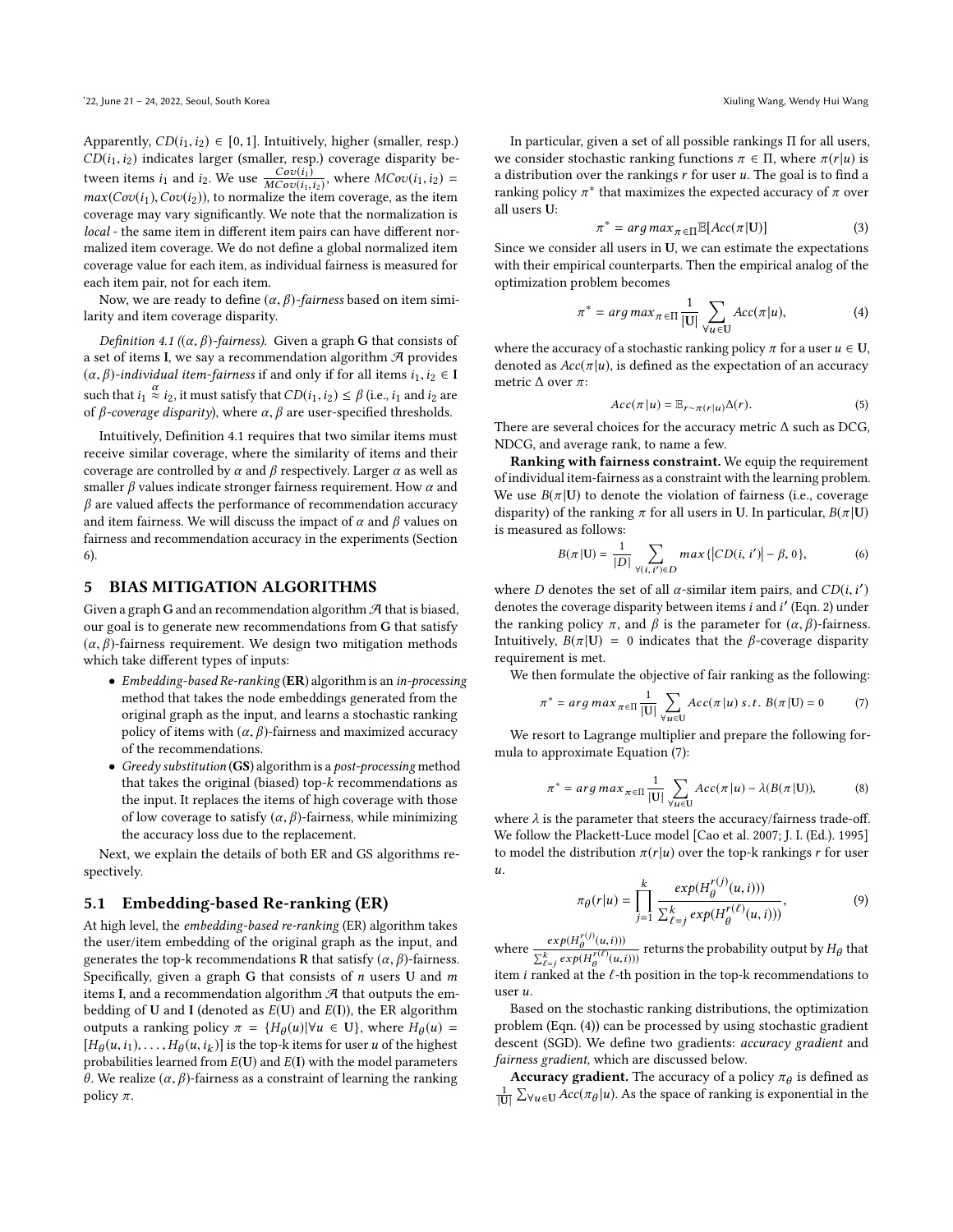<span id="page-4-3"></span>



| <b>Algorithm 1:</b> Embedding-based Re-ranking (ER)                      |  |  |  |  |  |
|--------------------------------------------------------------------------|--|--|--|--|--|
| <b>Input:</b> Embedding of users and items $E(U)$ and $E(I)$ ,           |  |  |  |  |  |
| learning rate $\eta$ .                                                   |  |  |  |  |  |
| <b>Output:</b> Model parameters $\theta$                                 |  |  |  |  |  |
| 1 Initialize $H_{\theta}$ with $E(U)$ and $E(I)$ by following [He et al. |  |  |  |  |  |
| $2017$ :                                                                 |  |  |  |  |  |
| 2 while not yet converged do                                             |  |  |  |  |  |
| Calculate the probability for each user-item pair by<br>3                |  |  |  |  |  |
| using $H(\theta)$ ;                                                      |  |  |  |  |  |
| Calculate probability distribution (Eqn. (9));<br>$\bf{4}$               |  |  |  |  |  |
| Compute gradient $\nabla \theta$ (Eqn (10), (11), (12));<br>5            |  |  |  |  |  |
| Update $\theta$ : $\theta = \theta + \eta \cdot \nabla \theta$ ;<br>6    |  |  |  |  |  |
| end<br>$\overline{7}$                                                    |  |  |  |  |  |
| $s$ Return $\theta$                                                      |  |  |  |  |  |

number of items and users when calculating gradients of  $\theta$  in Eqn. [9,](#page-3-3) we use sampling in the log-derivative strategy [\[Williams 1992\]](#page-10-30) and calculate the accuracy gradient  $\nabla \theta_A$  as follows:

<span id="page-4-0"></span>
$$
\nabla \theta_A = \frac{\partial}{\partial \theta} \frac{1}{U} \sum_{u=1}^U Acc(\pi_{\theta}|u) = \frac{1}{U} \sum_{u=1}^U \mathbb{E}_{r \sim \pi_{\theta}(r|u)} \frac{\partial}{\partial \theta} log(\pi_{\theta}(r|u)) \Delta(r),
$$
\n(10)

Fairness gradient. We compute the fairness gradient  $\nabla \theta_F$  as following:

<span id="page-4-1"></span>
$$
\nabla \theta_F = \frac{\partial}{\partial \theta} \frac{1}{|D|} \sum_{\forall (i,i') \in D} 1[D(\pi_{\theta,i,i'}) > 0] \cdot D(\pi_{\theta,i,i'})
$$
  
= 
$$
\frac{1}{|D|} \sum_{\forall (i,i') \in D} 1[D(\pi_{\theta,i,i'}) > 0] \mathbb{E}_{r \sim \pi_{\theta}(r|u)} D(\pi_{\theta,i,i'}) \frac{\partial}{\partial \theta} log(\pi_{\theta}(r|u))
$$
 (11)

where D denotes the set of all  $\alpha$ -similar item pairs, and  $D(\pi_{\theta,i,i'}) =$ <br> $N_{C\alpha}$ ,  $N_{C\alpha}$ ,  $\beta$ , Intuitively,  $D(\pi_{i,j}) > 0$  indicates the  $\left| NCov_{\pi,i} - NCov_{\pi,i'} \right| - \beta$ . Intuitively,  $D(\pi_{\theta,i,i'}) > 0$  indicates the violation of *B*-coverage disparity  $1[D(\pi_{\theta,i,i'}) > 0]$  returns 1 if violation of *β*-coverage disparity.  $1[D(\pi_{\theta,i,i'})] > 0$ ] returns 1 if  $D(\pi_{\theta,i,i'}) > 0$ . otherwise it returns 0  $D(\pi_{\theta, i, i'}) > 0$ ; otherwise it returns 0.<br>
Undate on both gradients With

**Update on both gradients.** With both gradients  $\nabla \theta_A$  and  $\nabla \theta_F$ , the gradient of  $\theta$  is computed as:

<span id="page-4-2"></span>
$$
\nabla \theta = \nabla \theta_A - \lambda \nabla \theta_F. \tag{12}
$$

Algorithm. Based on all the discussions above, we design the ER algorithm to solve the optimization problem in Equation [\(4\)](#page-3-2). The diagram of the ER method is shown in Figure [1.](#page-4-3) First, we initialize  $H_{\theta}$  with  $E(U)$  and  $E(I)$  by using the multi-layer neural architecture [\[He et al.](#page-10-29) [2017\]](#page-10-29). During model training, we first calculate user-item probability generated by  $H_{\theta}$ . Based on the user-item probability, we apply the Monte-Carlo sampling of possible permutations for each user, and calculate the probability distribution for each permutation by using the Plackett-Luce model. Next, we compute the gradient  $\nabla \theta$  (Eqn. [\(12\)](#page-4-2)). Finally, we update  $\theta$  with  $\nabla \theta$ . We repeat these steps until we reach the convergence. In this paper, we set the termination condition as that the accuracy (Eqn. [\(8\)](#page-3-4)) improves less than 1% compared with the last iteration for five continuous iterations. The the output of the ER method may not satisfy  $(\alpha, \beta)$ -fairness.<br>**5.2 Greedy Substitution (GS)** 

#### **Greedy Substitution (GS)**

An alternative mitigation solution is to post-process the original biased recommendations to make them satisfy  $(\alpha, \beta)$ -fairness. In this section, we present our greedy substation (GS) algorithm as one such post-processing solution.

Given a graph G that consists of  $n$  users U and  $m$  items I, and a recommendation algorithm  $A$ , the goal of  $A$  is to predict the preferences of users to specific items. We use  $p(u, i)$  to indicate the probability predicted by  $\mathcal A$  that user  $u$  will be interested in item  $i$ . Each user is recommended with the items of the top-k highest probabilities. Let  $\vec{R}_u = [R_{u,i_1}, \ldots, R_{u,i_k}]$  be the top-k recommendation<br>list actually  $\vec{R}_u$  for the property **U** where  $R_u = \vec{P}_u (1 \leq k \leq h)$ list returned by  $\mathcal{A}$  for the user  $u \in U$ , where  $R_{u,i_\ell} \in \vec{R}_u (1 \leq \ell \leq k)$ consists of the recommended item  $i_{\ell}$  and the probability  $p(u, i_{\ell})$ <br>predicted by  $\mathcal{A}$  that user u will be interested in the item  $i_{\ell}$ . We predicted by  $\mathcal{A}$  that user u will be interested in the item  $i_{\ell}$ . We measure the *accuracy* of  $\vec{R}_u$ , denoted as  $UT(\vec{R}_u)$ , as follows:

$$
UT(\vec{R}_u) = \sum_{\ell=1}^k p(u, i_\ell)
$$

 $(r|u)$ , user u are more likely to be interested in the items in  $\vec{R}_u$ .<br>Let  $\mathbf{R} = {\{\vec{R}_u | u \in \mathbf{U}\}}$  be the collections of original recon-Intuitively, the accuracy of  $\vec{R}_{u}$  is measured as the sum of the probability of all items in the top-k list. Higher accuracy indicates that

Let  $\mathbf{R} = \{ \vec{R}_u | u \in \mathbf{U} \}$  be the collections of original recommendation lists for all users. Then the problem of enforcing  $(\alpha, \beta)$ -fairness on R can be formulated as an optimization problem:

<span id="page-4-4"></span>
$$
\max_{\vec{R}_u \in \mathbb{R}} \quad \sum_{\forall u \in U} UT(\vec{R}_u), \quad \text{s.t. } \forall i, j \in \mathbb{R} \quad i \stackrel{\alpha}{\approx} j, \quad CD(i, j) \leq \beta. \tag{13}
$$

In other words, the goal is to modify  $R$  so that it can satisfy the fairness requirement while maximizing the accuracy of the recommendations.

The optimization problem in [\(13\)](#page-4-4) is NP-hard [\[Koutsopoulos and](#page-10-0) [Halkidi 2018\]](#page-10-0). A naive solution is to first identify all item pairs that violate the fairness requirement, then enumerate all possible recommendations of these items to find the one of the maximum accuracy. Apparently, this naive solution is computational expensive. Therefore, we design a greedy substitution (GS) algorithm to pick the items in the recommendations to be mitigated in an efficient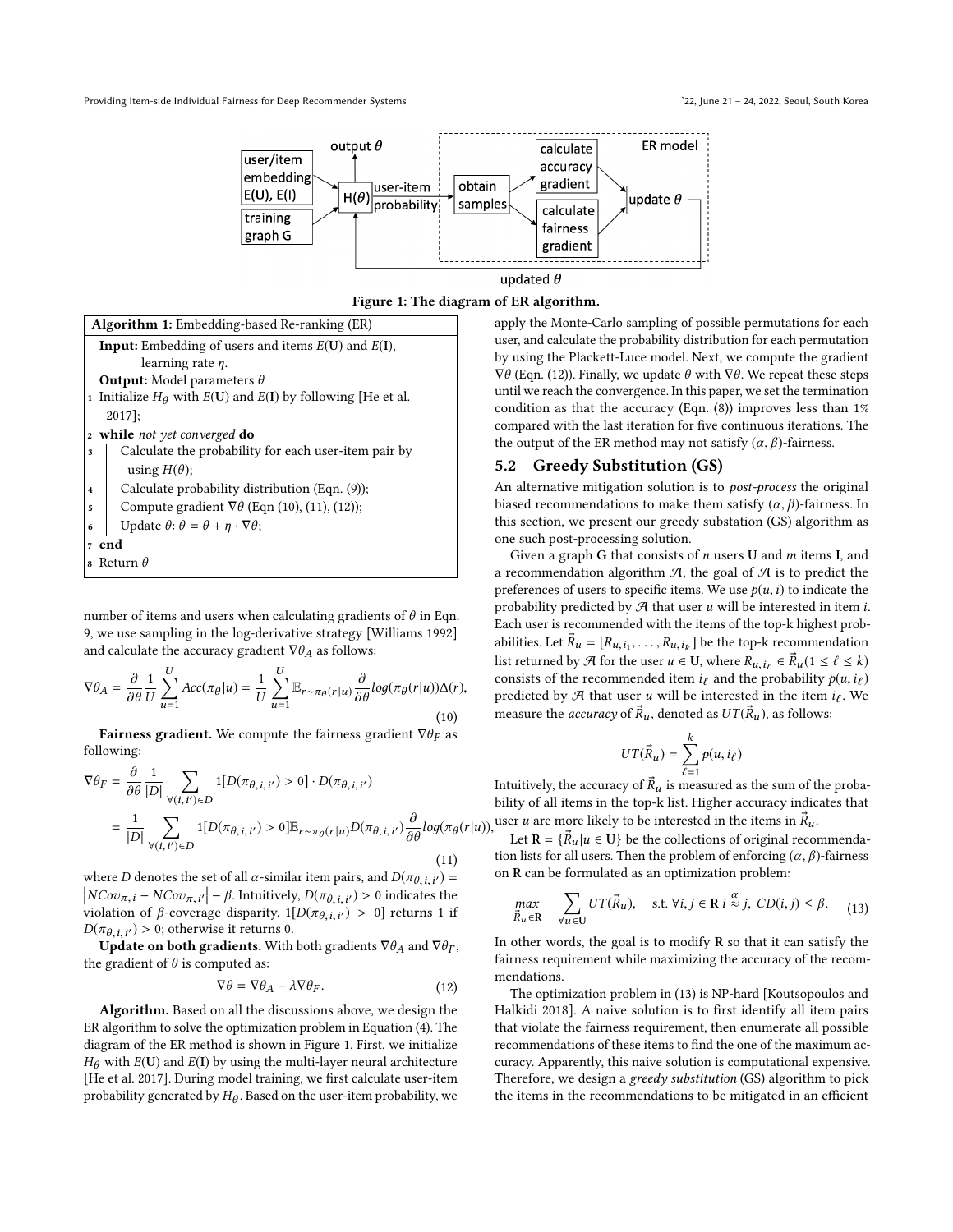way. Consider the recommendations  $\mathbf{R} = \{\vec{R}_u | \forall u \in \mathbf{U}\}$ , where  $\vec{R}_u = [R_{u,i_1}, \ldots, R_{u,i_k}]$  is the top-k recommendation list for the user u. For any two items is is  $\in \mathbf{R}$  that are *a*-similar but violate the user u. For any two items  $i_1, i_2 \in \mathbb{R}$  that are  $\alpha$ -similar but violate the  $\beta$ -coverage disparity requirement, assume  $i_1$  is the item with higher coverage. Let  $\mathbb{R}^{i_1} \subseteq \mathbb{R}$  be the recommendations that contain item *i*<sub>1</sub>. The GS algorithm picks a subset of recommendations  $\mathbf{R}' \subseteq \mathbf{R}^{i_1}$ , and replaces  $i_1$  in  $\mathbf{R}'$  with other items. Intuitively, all items that do not appear in the recommendation list of  $i_1$  are the candidates for replacement with  $i_1$ . However, considering all these items can be computationally expensive. Thus GS algorithm picks the candidates in a greedy fashion: it picks those items that are  $\alpha$ -similar to  $i_1$  and of low coverage. Picking similar items is to minimize the accuracy loss of recommendations due to item substitution, while picking the items of low coverage for replacement is because picking items of high coverage will only continue increasing the coverage of those items, which does not help to mitigate popularity bias in these items.

In addition, the GS algorithm takes the accuracy of the recommendations into consideration when picking the items for replacement to meet the objective defined in [\(13\)](#page-4-4). Specifically, we define the cost of replacing an item in a recommendation list as following. Let  $\vec{R_u}$  be the original recommendation list for user u, and  $\vec{R_u}'$  be the list after replacing item i with i' in  $\vec{R}_u$ . Then the cost  $c(\vec{R}_u, \vec{R}_u')$  of changing  $\vec{R_u}$  to  $\vec{R_u}$  is measured as  $c(\vec{R_u}, \vec{R_u}') = |UT(\vec{R_u}) - UT(\vec{R_u})|$ . Since  $\vec{R}_{u}$  and  $\vec{R}_{u}$  only differ at one item, we can easily infer that

$$
c(\vec{R_u}, \vec{R_u}') = |p(u, i) - p(u, i')|.
$$

In other words, the cost of replacing  $i$  with  $i'$  in  $\vec{R_u}$  is equal to the difference in the probability that user  $u$  will be interested in  $i$  and i ′ . Therefore, the objective function in Formula [13](#page-4-4) is equivalent to

$$
\min_{\vec{R}_{\mathbf{u}}} \sum_{\forall \mathbf{u} \in \mathbf{U}} c(\vec{R}_{\mathbf{u}}, \vec{R}_{\mathbf{u}}'),\tag{14}
$$

 $\vec{R}_{u}^{\prime}$   $\forall u \in U$ <br>Based on the above reasoning, we design the GS algorithm as a three-step process: Step 1: generate  $\alpha$ -similar item clusters; Step 2: pick replacement items from their clusters to meet  $\beta$ -coverage disparity; and Step 3: item replacement and coverage updates. Next, we explain the details of these steps. Algorithm [2](#page-5-0) shows the pseudo code of GS algorithm.

Step 1. Generate  $\alpha$ -similar item clusters. To speed up the search for similar items during replacement, first, the GS algorithm partitions all items in I into a number of clusters, so that the items in each cluster are pairwise  $\alpha$ -similar. We implement this clustering step by initializing each similar pair as a cluster. Then we merge any two clusters into one if they have at least one item in common and all items are pairwise  $\alpha$ -similar. We repeat the merge step until there is no further merge can be performed. After clustering, the GS algorithm simply can pick those items in the same cluster for substitution. Therefore, we mainly focus on a cluster of items in the following discussions.

Step 2. Pick items for replacement to meet  $\beta$ -coverage disparity. Since all items in the same cluster are  $\alpha$ -similar, the next step of the GS algorithm is to make all items in the same cluster to achieve  $\beta$ -coverage disparity. The basic idea is to replace items of high coverage with the items in the same cluster of low coverage. One challenge of realizing this strategy is to determine whether an item is of "high/low" coverage. To address this challenge, we

<span id="page-5-0"></span>

| Algorithm 2: Greedy substitution (GS) algorithm                                                          |  |  |  |  |  |
|----------------------------------------------------------------------------------------------------------|--|--|--|--|--|
| Input: User-item graph G, users U, items I, the user-item                                                |  |  |  |  |  |
| probability matrix $P$ predicted by a biased                                                             |  |  |  |  |  |
| recommendation algorithm $\mathcal{A}$ , the top-k                                                       |  |  |  |  |  |
| recommendations $\mathbf{R} = {\{\vec{R}_u   u \in \mathbf{U}\}}$ generated by A.                        |  |  |  |  |  |
| <b>Output:</b> The modified top-k recommendations $\hat{R}$ that                                         |  |  |  |  |  |
| satisfy $(\alpha, \beta)$ -fairness.                                                                     |  |  |  |  |  |
| 1 Partition I into clusters such at the items in each cluster are                                        |  |  |  |  |  |
| pairwise $\alpha$ -similar; // Step 1                                                                    |  |  |  |  |  |
| for each cluster $C$ do<br>$\overline{2}$                                                                |  |  |  |  |  |
| Calculate $Cov_{avg}$ , $Cov_{max}$ and $Cov_{min}$ (i.e., average,<br>3                                 |  |  |  |  |  |
| maximum and minimum of item coverage) of items                                                           |  |  |  |  |  |
| in $C$ ; // Step 2                                                                                       |  |  |  |  |  |
| $Cov^{sup} \leftarrow min\{[Cov_{avg} + \beta \cdot Cov_{max}], Cov_{max}\};$<br>$\overline{\mathbf{4}}$ |  |  |  |  |  |
| $Cov^{inf} \leftarrow Cov^{sup} - \beta \cdot Cov_{max};$<br>5                                           |  |  |  |  |  |
| Generate $C^+ \subseteq C$ that contains all items to be replaced;<br>6                                  |  |  |  |  |  |
| Generate $C^- \subseteq C$ that contains all items as candidates<br>7                                    |  |  |  |  |  |
| for replacement;                                                                                         |  |  |  |  |  |
| while $C^- \neq \emptyset$ or $C^+ \neq \emptyset$ do<br>8                                               |  |  |  |  |  |
| Find one item $i \in C^+$ and one item $i' \in C^-$ such that<br>9                                       |  |  |  |  |  |
| $argmin( P(u, i) - P(u, i') );$<br>i, i', u                                                              |  |  |  |  |  |
| Replace $i$ in the recommendation list of user $u$ with<br>10                                            |  |  |  |  |  |
| item $i'$ ; // Step 3                                                                                    |  |  |  |  |  |
| $Cov(i) = Cov(i) - 1, Cov(i') = Cov(i') + 1;$<br>11                                                      |  |  |  |  |  |
| Update $Cov_{max}$ , $Cov_{min}$ , $Cov^{sup}$ , $Cov^{inf}$ , $C^+$ , $C^-$ ;<br>12                     |  |  |  |  |  |
| end<br>h3                                                                                                |  |  |  |  |  |
| 14 end                                                                                                   |  |  |  |  |  |
| 15 Return R;                                                                                             |  |  |  |  |  |
|                                                                                                          |  |  |  |  |  |

calculate the lower- and upper-bound of item coverage of all items in a cluster that is guaranteed to make the whole cluster achieve (α, β)-individual item-fairness. In particular, consider a cluster of items C, let  $Cov_{avg}$ ,  $Cov_{max}$ ,  $Cov_{min}$  be the average, maximum, and minimum of the coverage of all items in  $\cal C$  respectively. We have the following theorem.

<span id="page-5-1"></span>THEOREM 5.1. Given a set of items C which are pairwise  $\alpha$ -similar, all items in C satisfy  $(\alpha, \beta)$ -individual item fairness if the largest item

<span id="page-5-2"></span>coverage Cov<sub>max</sub> in C satisfies the following condition:<br>
Cov<sub>max</sub>  $\leq$  [Cov<sub>avg</sub> + β · max(Cov(i<sub>1</sub>), Cov(i<sub>2</sub>))],  $\forall$ i<sub>1</sub>, i<sub>2</sub>  $\in$  C (15)<br>
We omit the proof of Theorem 5.1 due to the limited space and We omit the proof of Theorem [5.1](#page-5-1) due to the limited space and only include the proof sketch here. Consider the extreme case that there is only one item with coverage of  $Cov_{max}$ , while all other items are of the minimum coverage  $(Cov_{max} - \beta \cdot M(i_1, i_2))$ . To satisfy  $(\alpha, \beta)$ - fairness, Equation [\(15\)](#page-5-2) must hold. Following The-orem [5.1,](#page-5-1) since  $max(Cov(i_1),Cov(i_2)) \leq Cov_{max}, \forall i_1, i_2 \in C$ , the upper-bound of item coverage  $Cov^{sup}$  to satisfy  $\beta$ -coverage disparity is then set as:  $Cov^{sup} = min\{[Cov_{avg} + \beta \cdot Cov_{max}], Cov_{max}\}.$ <br>Following the requirement of *β*-coverage disparity we can infer Following the requirement of  $\beta$ -coverage disparity, we can infer the *lower-bound of item coverage Cov* $\frac{inf}{}$  to satisfy β-coverage disparity as:  $Cov^{inf} = \lfloor Cov^{sup} - \beta \cdot Cov^{sup} \rfloor$ . Based on the reasoning of the lower-bound and upper-bound of item coverage to satisfy  $β$ -coverage disparity, given an  $α$ -similar cluster C, all the items in C are assigned to one of the three sets in terms of its coverage: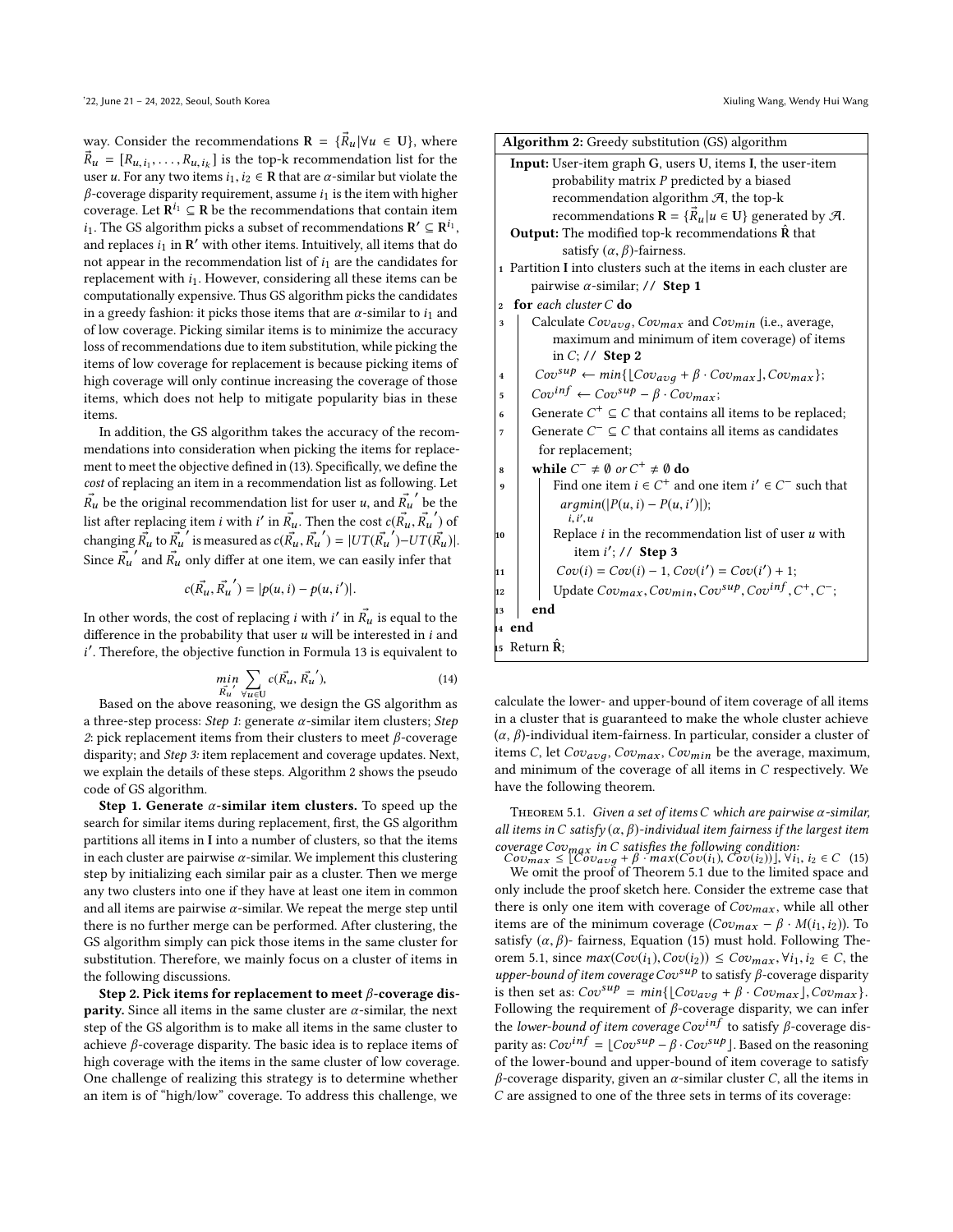- $C^+ = \{i | Cov(i) > Cov^{sup}, i \in C\};$ <br>•  $C^- = \{i | Cov(i) < Cov^{inf}, i \in C\}.$
- $C^- = \{i|Cov(i) < Cov^{inf}, i \in C\};$
- $C_0 = C C^+ C^-$ .

Intuitively, each item in  $C^+$  will be substituted by an item in  $C^-$ . Before we start the substitution, we handle the special case that  $C^+ = \emptyset$  or  $C^- = \emptyset$ . In particular, when  $C^+ = \emptyset$ ,  $C^+ \leftarrow C_0 \setminus \{i | Cov_i = \emptyset\}$ *Cov*<sup>inf</sup> }. Also when  $C^- = \emptyset$ ,  $C^- \leftarrow C_0 \setminus \{i | Cov_i = Cov^{inf} \}$ .

Step 3: Item replacement and coverage updates. We substitute each item  $i \in C^+$  with an item  $i' \in C^-$ . To maximize the accuracy of the recommendations, we find the item  $i' \in C^-$  that is of the closest probability as i. Since each item is associated with multiple probabilities, with one for each user, we look for a user *u* and an item *i*′ ∈ *C*<sup>−</sup> such that  $|p(u, i) - p(u, i')|$  is the mini-<br>mum among all users that *i* is recommended to After one item mum, among all users that  $i$  is recommended to. After one item substitution, we update the coverage of items  $i$  and  $i'$ , as well as  $Cov_{max}$ ,  $Cov_{min}$ ,  $Cov^{sup}$ ,  $Cov^{inf}$ ,  $C^+$ ,  $C^-$ . The GS algorithm repeats Step 2 & 3 until there is no element in both  $C^+$  and  $C^-$ , i.e., all items in the cluster C satisfy  $(\alpha, \beta)$ -fairness.

## <span id="page-6-0"></span>6 EXPERIMENTS

In this section, we present the experimental results of our methods, and discuss these results. The original recommendation algorithms and GS algorithm are executed on NVIDIA DGX-2 (V100/32GB) GPU, and the ER algorithm is executed on Intel(R) Xeon(R) 12-core CPUs with 128 GB memory. All algorithms are implemented in Python<sup>[2](#page-6-1)</sup>.

## 6.1 Setup

Datasets. We use the Amazon e-commerce datasets collection [\[Ni](#page-10-31) [et al.](#page-10-31) [2019\]](#page-10-31). In particular, we consider two categories in the datasets: Cell Phone and Beauty. Beauty dataset consists of 22,323 user nodes, 12,101 item nodes, and 37,205,822 edges, and Cell phone dataset consists 27,879 user nodes, 10,429 item nodes, and 37,403,062 edges. We omit the detailed description and graph statistics due to the limited space. For each category, we randomly select 70% for training, and treat the remaining 30% as for testing.

Recommendation algorithms. We use three state-of-the-art deep learning based recommendation algorithms: (1) CKE [\[Zhang et al.](#page-10-32) [2016\]](#page-10-32) with its implementation<sup>[3](#page-6-2)</sup>; (2) **PGPR** [\[Xian et al.](#page-10-33) [2019\]](#page-10-33) with the implementation<sup>[4](#page-6-3)</sup>; (3) and **KGAT** [\[Wang et al.](#page-10-34) [2019\]](#page-10-34) with the implementation.<sup>[5](#page-6-4)</sup> All the three algorithms output the node embeddings of the original graph; the embeddings can be used to generate the recommendations.

**Fairness setting.** The setting of  $\alpha$  and  $\beta$  for  $(\alpha, \beta)$ -fairness is shown in Table [1.](#page-6-5) The three  $\alpha$  values are determined by controlling the percentage of item pairs evaluated as similar on each dataset, they lead to <sup>0</sup>.1%, <sup>0</sup>.5%, and 1% of such similar item pairs respectively. The  $\beta$  values are determined by empirical analysis of coverage disparity of the three recommendation algorithms (CKE, PGPR, KGAT) on the datasets, where the average coverage disparity of these three algorithms is within 0.1906  $\pm$  0.0263. For each  $(\alpha, \beta)$ 

<span id="page-6-5"></span>

| Parameter | Amazon beauty dataset | Amazon cellphone dataset |
|-----------|-----------------------|--------------------------|
|           | 0.2, 0.26, 03         | 0.25, 0.3, 0.35          |
|           | 0.01, 0.05, 0.1       | 0.01, 0.05, 0.1          |

Table 1: Settings of  $\alpha, \beta$  values.

setting, we tried a number of  $\lambda$  values (Eqn. [12\)](#page-4-2) and pick the one that delivered the best performance.

Evaluation metrics of recommendation accuracy. We use three metrics: normalized discounted cumulative gain (NDCG), precision, and recall of the top-10 recommendations. All the results are computed as the average over all users.

Mitigation methods for comparison. We consider the following two baseline methods:

- Baseline method (MC): We implement the mitigation method in the literature [\[Koutsopoulos and Halkidi 2018;](#page-10-0) [Patro et al.](#page-10-1) [2020\]](#page-10-1) that enforces "minimum item coverage" requirement on the recommendations. In particular, given the original (biased) recommendations and an item coverage threshold, we randomly select an item i whose coverage is below the threshold, and replace it with the item that is of the highest coverage that has not been replaced yet. We repeat the substitution until the coverage of all items is above the threshold. We name the baseline mitigation method as MC. We use 10 and 13 as item coverage threshold for Beauty and Cell phone datasets respectively. We pick these values as they are approximately half of the average item coverage of the recommendations.
- Hybrid method (HB): We first apply ER to generate the recommendation list and user-item probability matrix, which are then used as the input of the GS method. The output of the GS method is considered as the final recommendations.

Training setting. We tested the batches of size 128, 256, 512, and 1024, and pick the batch size of 256 in the reported experiments as it delivers the best performance. The learning rate  $\eta$  is set as 0.001. The size of the three hidden layers is set as <sup>128</sup>, <sup>64</sup>, <sup>32</sup> respectively. We set the dimension in the embedding of PGPR as 100, and 64 for KGAT and CKE. We set the Monte-Carlo sampling size as 30.

#### 6.2 Effectiveness of Bias Mitigation

We measure the effects of bias mitigation on the performance of three recommendation algorithms (PGPR, KGAT, CKE). In particular, we measure the bias B as the percentage of  $\alpha$ -similar pairs of items that violate the  $β$ -coverage parity requirement. Furthermore, we measure bias reduction as follows:

Bias reduction = 
$$
\frac{B_{before} - B_{after}}{B_{before}},
$$
 (16)

where  $B_{before}$  and  $B_{after}$  indicate the bias of the recommendations before and after mitigation. Intuitively, larger Bias reduction value indicates that the bias mitigation method is more effective.

Figure [2](#page-7-0) shows the bias reduction by the four mitigation methods under various  $\alpha$  and  $\beta$  values on Amazon Beauty dataset. The results on Amazon Cellphone dataset are similar and are omitted due to the limited space. The results show non-negligible bias reduction by the four mitigation methods, in the range [12.5%, 93.6%]. Second, we observe that the bias reduction by ER is significantly higher than MC when CKE is used as the recommendation algorithm, and when  $\alpha \geq 0.26$  for PGPR recommendation algorithm. On the other hand, when KGAT is used as the recommendation algorithm,

<span id="page-6-2"></span><span id="page-6-1"></span> $^2$  Our code is available at https://github.com/xiulingwang33/Individual-item-fairness  $^3{\rm CKE:}$ https://github.com/xiangwang1223/knowledge\_graph\_attention\_network implemented by the authors of KGAT [\[Wang et al. 2019\]](#page-10-34). <sup>4</sup>PRPG: https://github.com/orcax/PGPR.

<span id="page-6-3"></span>

<span id="page-6-4"></span><sup>5</sup>KGAT: https://github.com/xiangwang1223/knowledge\_graph\_attention\_network.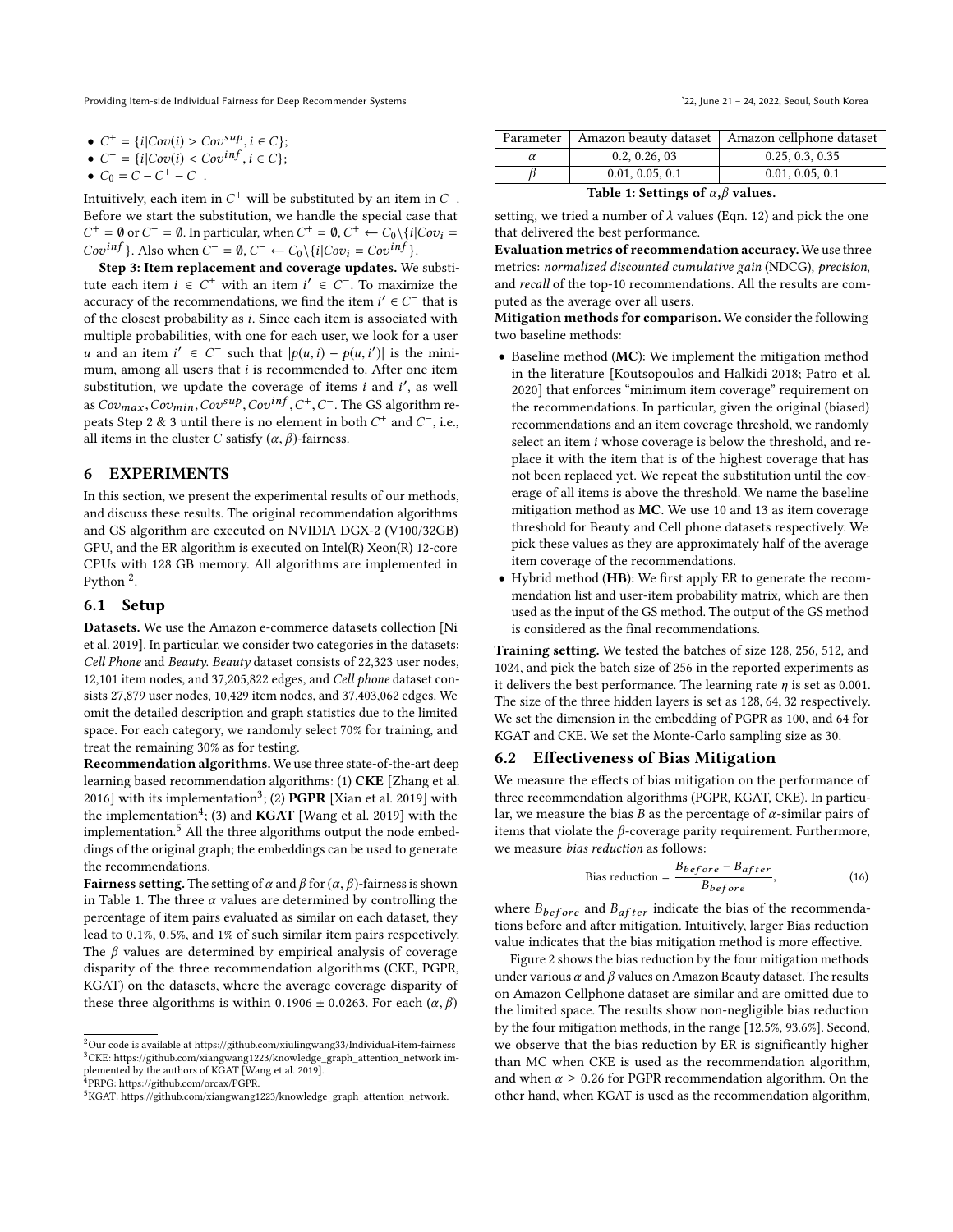

<span id="page-7-0"></span>

Figure 2: Bias reduction by MC, GS, ER and HB mitigation methods (Amazon Beauty dataset)

the three mitigation methods (MC, ER, GS) have comparable bias reduction. Third, regarding ER versus GS, ER either outperforms GS (for most of the settings of PGPR and KGAT recommendation algorithms and  $\alpha = 0.3$ ,  $\beta = 0.1$  for CKE algorithm) or has similar performance as GS. In another word, ER is more effective than GS in bias reduction, possibly due to the fact that as an in-processing method, ER interacts more closely with the recommendation models than GS. Meanwhile, as expected, the HB approach always has the largest bias reduction among all four mitigation methods. We also observe that the bias reduction of ER and GS does not change consistently with the growth of  $\alpha$  and  $\beta$  values for both algorithms. This is indeed expected as the amounts of bias reduction rely on neither  $\alpha$  nor  $\beta$  values. Smaller  $\alpha$  values will only lead to more dissimilar pairs to be treated, while smaller  $\beta$  values will incur more item replacement.

#### 6.3 Accuracy Loss by Bias Mitigation

To evaluate the impact of bias mitigation on recommendation accuracy, we measure the accuracy loss as

$$
Accuracy loss = \frac{Acc - Acc'}{Acc},
$$

where Acc and Acc' indicate the accuracy (NDCG@10, Precision@10, Recall@10) of the recommendations before and after mitigation.

Table [2](#page-8-0) shows the results of accuracy loss by the four mitigation algorithms. The results on Amazon cellphone dataset are similar and thus are omitted due to the limited space. All the mitigation methods witness the accuracy loss to some extent as the price to be paid for fairness. First, among these four methods, MC method always witnesses the largest accuracy loss. Indeed, its accuracy loss is significant (in the range of [31.53%, 40.89%]). This demonstrates the

weakness of the minimum-coverage bias mitigation method in the literature [\[Koutsopoulos and Halkidi 2018;](#page-10-0) [Patro et al.](#page-10-1) [2020\]](#page-10-1). Second, when comparing GS with ER in terms of accuracy loss, there is no winner between these two methods. For example, GS outperforms ER when KGAT is used as the recommendation algorithm, while ER outperforms GS in some settings (e.g.,  $\alpha = 0.2$  and  $\beta = 0.01$ ) when PGPR makes the recommendations. Third, HB always brings higher accuracy loss that of GS and ER, as it has to pay the price of accuracy loss for both GS and ER methods.

## 6.4 Trade-off between Fairness and Recommendation Accuracy

The previous results have shown that the four bias mitigation methods can mitigate bias effectively, but suffer from accuracy loss in recommendations. To perform a quantitative comparison of these methods in terms of how they address the the trade-off between fairness and accuracy. We measure the trade-off between fairness and accuracy as:

$$
Tradeoff T = \frac{Bias reduction}{Accuracy loss}
$$

Intuitively, larger T value indicates higher reduction of bias and smaller accuracy loss and thus the better trade-off.

Figure [3](#page-9-8) shows the results of trade-off between fairness and accuracy (NDCG@10) by the four mitigation methods under various α and β values on Amazon Beauty dataset. We normalize the tradeoff values across all four mitigation methods to make them in the range [0, 1]. The results on Amazon Cellphone dataset are similar and thus are omitted. We have the following observations. First, unsurprisingly, the trade-off exists for all the four bias mitigation methods. Second, all our methods (ER, GS, HB) have better trade-off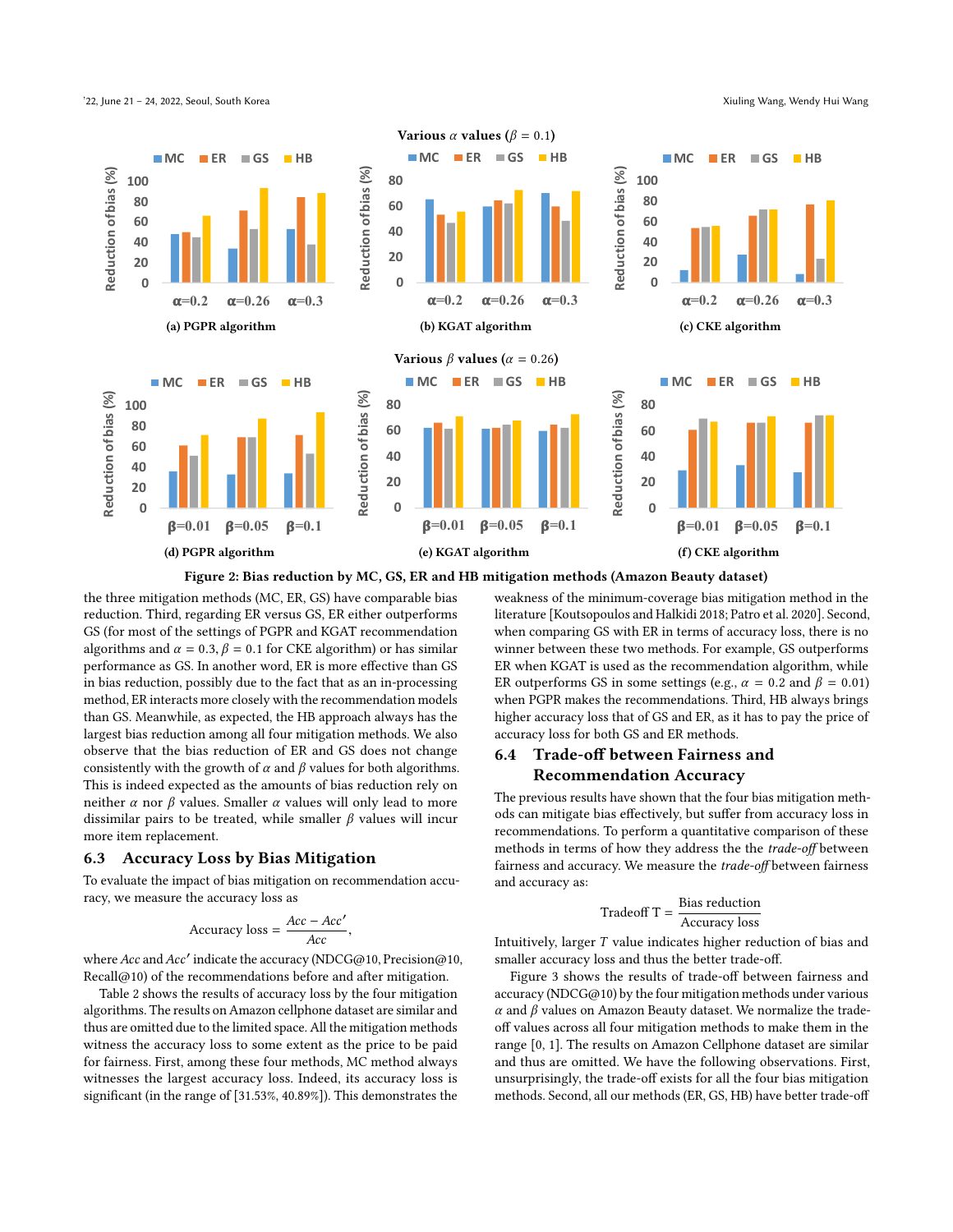<span id="page-8-0"></span>

| Table 2: Accuracy loss (%) of recommendations by GS, ER, HB and MC methods on Amazon Beauty dataset. The smallest |  |  |  |  |  |  |  |  |  |
|-------------------------------------------------------------------------------------------------------------------|--|--|--|--|--|--|--|--|--|
| accuracy reduction per accuracy metric per setting of the four mitigation methods is highlighted in bold.         |  |  |  |  |  |  |  |  |  |

|             | $\alpha$           |                |       | 0.2   |       |       | 0.26  |       |       | 0.3   |       |
|-------------|--------------------|----------------|-------|-------|-------|-------|-------|-------|-------|-------|-------|
|             | $\overline{\beta}$ |                | 0.01  | 0.05  | 0.1   | 0.01  | 0.05  | 0.1   | 0.01  | 0.05  | 0.1   |
|             |                    | <b>GS</b>      | 28.23 | 0.48  | 0.02  | 21.85 | 8.60  | 5.82  | 17.53 | 14.52 | 11.94 |
|             | NDCG@10            | ER             | 21.56 | 11.54 | 5.69  | 20.25 | 11.49 | 10.63 | 20.73 | 16.96 | 15.88 |
|             |                    | H <sub>B</sub> | 35.87 | 29.42 | 22.29 | 36.07 | 32.13 | 21.74 | 35.39 | 28.90 | 22.14 |
|             |                    | MC             |       |       |       |       | 32.54 |       |       |       |       |
| PGPR        | Precision@10       | <b>GS</b>      | 25.28 | 0.01  | 0.56  | 20.72 | 7.87  | 5.06  | 24.27 | 13.48 | 11.24 |
|             |                    | ER             | 19.49 | 9.23  | 11.79 | 18.97 | 8.72  | 7.18  | 18.46 | 14.87 | 15.38 |
|             |                    | HB             | 26.15 | 25.64 | 25.64 | 18.97 | 22.56 | 18.97 | 17.44 | 17.95 | 17.44 |
|             |                    | MC             |       |       |       |       | 32.08 |       |       |       |       |
|             |                    | GS             | 26.13 | 3.47  | 0.69  | 24.85 | 8.55  | 6.24  | 21.45 | 14.80 | 12.37 |
|             | Recall@10          | ER             | 21.56 | 11.54 | 13.69 | 21.19 | 9.16  | 7.28  | 18.10 | 14.57 | 14.79 |
|             |                    | HB             | 35.87 | 29.42 | 22.29 | 20.65 | 23.95 | 19.76 | 22.96 | 22.08 | 21.63 |
|             |                    | MC             |       |       |       |       | 31.53 |       |       |       |       |
|             |                    | GS             | 5.78  | 5.78  | 5.78  | 9.35  | 8.30  | 6.85  | 15.46 | 14.21 | 12.45 |
|             | NDCG@10            | ER             | 11.35 | 13.51 | 11.35 | 20.12 | 22.47 | 23.08 | 20.09 | 12.42 | 10.71 |
|             |                    | H B            | 26.14 | 25.98 | 31.72 | 25.95 | 29.07 | 31.36 | 26.67 | 29.75 | 29.30 |
|             |                    | MC             |       |       |       |       | 39.35 |       |       |       |       |
| <b>KGAT</b> |                    | GS             | 0.58  | 0.58  | 0.58  | 8.67  | 7.51  | 5.78  | 14.45 | 13.29 | 11.56 |
|             | Precision@10       | ER             | 11.35 | 13,51 | 11.35 | 14.05 | 15.13 | 15.13 | 16.76 | 13.51 | 11.35 |
|             |                    | H B            | 17.84 | 17.30 | 17.84 | 17.30 | 20.00 | 21.08 | 22.70 | 21.62 | 20.00 |
|             |                    | MC             |       |       |       |       | 35.14 |       |       |       |       |
|             |                    | GS             | 2.29  | 1.93  | 1.69  | 9.88  | 8.80  | 8.07  | 16.14 | 14.58 | 12.77 |
|             | Recall@10          | ER             | 11.08 | 13.56 | 10.38 | 12.97 | 15.68 | 15.45 | 16.74 | 12.15 | 9.31  |
|             |                    | HB             | 15.57 | 15.33 | 15.57 | 15.33 | 17.92 | 18.87 | 20.52 | 19.81 | 18.16 |
|             |                    | MC             |       |       |       |       | 37.72 |       |       |       |       |
|             | NDCG@10            | GS             | 8.48  | 6.96  | 6.87  | 6.98  | 6.15  | 5.89  | 11.11 | 9.74  | 8.57  |
|             |                    | ER             | 8.53  | 5.90  | 9.67  | 14.69 | 8.31  | 11.33 | 14.26 | 11.92 | 12.01 |
|             |                    | H B            | 20.67 | 23.10 | 24.83 | 20.68 | 22.79 | 23.98 | 20.82 | 20.78 | 23.51 |
|             |                    | MC             |       |       |       |       | 40.32 |       |       |       |       |
| <b>CKE</b>  |                    | GS             | 1.27  | 1.27  | 1.26  | 7.59  | 6.96  | 6.33  | 11.03 | 10.76 | 3.16  |
|             | Precision@10       | ER             | 7.65  | 5.61  | 7.14  | 11.73 | 7.65  | 9.18  | 11.73 | 12.75 | 11.22 |
|             |                    | HB             | 19.90 | 19.90 | 20.41 | 22.45 | 21.94 | 22.96 | 23.47 | 22.96 | 22.96 |
|             |                    | MC             |       |       |       |       | 40.89 |       |       |       |       |
|             |                    | GS             | 0.98  | 0.84  | 0.70  | 7.74  | 7.03  | 6.89  | 12.38 | 10.98 | 10.13 |
| Recall@10   |                    | ER             | 8.40  | 5.56  | 8.18  | 9.71  | 8.07  | 9.49  | 12.98 | 12.98 | 12.00 |
|             |                    | HB             | 22.79 | 22.90 | 23.02 | 25.19 | 24.97 | 23.57 | 26.83 | 26.06 | 25.41 |
|             | MC                 |                |       |       |       | 38.82 |       |       |       |       |       |

than the baseline MC. This shows the effectiveness of our methods in addressing the trade-off between recommendation accuracy and fairness. Third, in most of the settings, ER has the best trade-off among the four methods. The only exception is when  $\alpha = 0.2$  and  $\beta$  = 0.1 for PGPR recommendation algorithm, where GS method has the best trade-off. We studied the reason behind this observation and found that the bias reduction and accuracy loss for GS under this setting is 44.86% and 0.018% respectively, while they are 50.34% and 5.69% for ER. Thus the trade-off of GS is much higher than that of ER. Thus, ER is more suitable than the other three alternative mitigation solutions.

## 7 DISCUSSIONS

Alternative fairness definition. The  $(\alpha, \beta)$ -fairness sets the same  $α$  and  $β$  values for all item pairs, which may be too rigid as different item pairs may have different degree of bias. An alternative fairness definition is to follow the Lipschitz requirement [\[Dwork et al.](#page-10-13) [2012\]](#page-10-13): the recommendations of two items  $i_1$  and  $i_2$  is L-Lipschitz fair if

 $CD(i_1, i_2) \le L \times d(i_1, i_2)$  for some given L, where  $dis()$  and  $CD()$ are measured by Equations [1](#page-2-1) and [2](#page-2-0) respectively. We will investigate how to equip the recommender systems with Lipstchitz fairness in the future.

In-processing vs. post-processing bias mitigation. As a postprocessing method, the GS method is model-agnostic and can be adapted to any recommender system. On the other hand, as an in-processing method, the ER method relies on the models that the recommender systems use. Since ER interacts more closely with the recommendation models, ER outperforms GS in terms of the effect of bias mitigation. However, ER is less generally applicable than GS.

Personalized item similarity. In recommender systems, different users have different preferences and needs. Therefore, how the users evaluate the accuracy of the recommended items should be personalized for each user [\[Kim et al.](#page-10-35) [2011\]](#page-10-35). This raises the concern that the notion of embedding based item similarity may need to be personalized too. This issue can be addressed by using personalized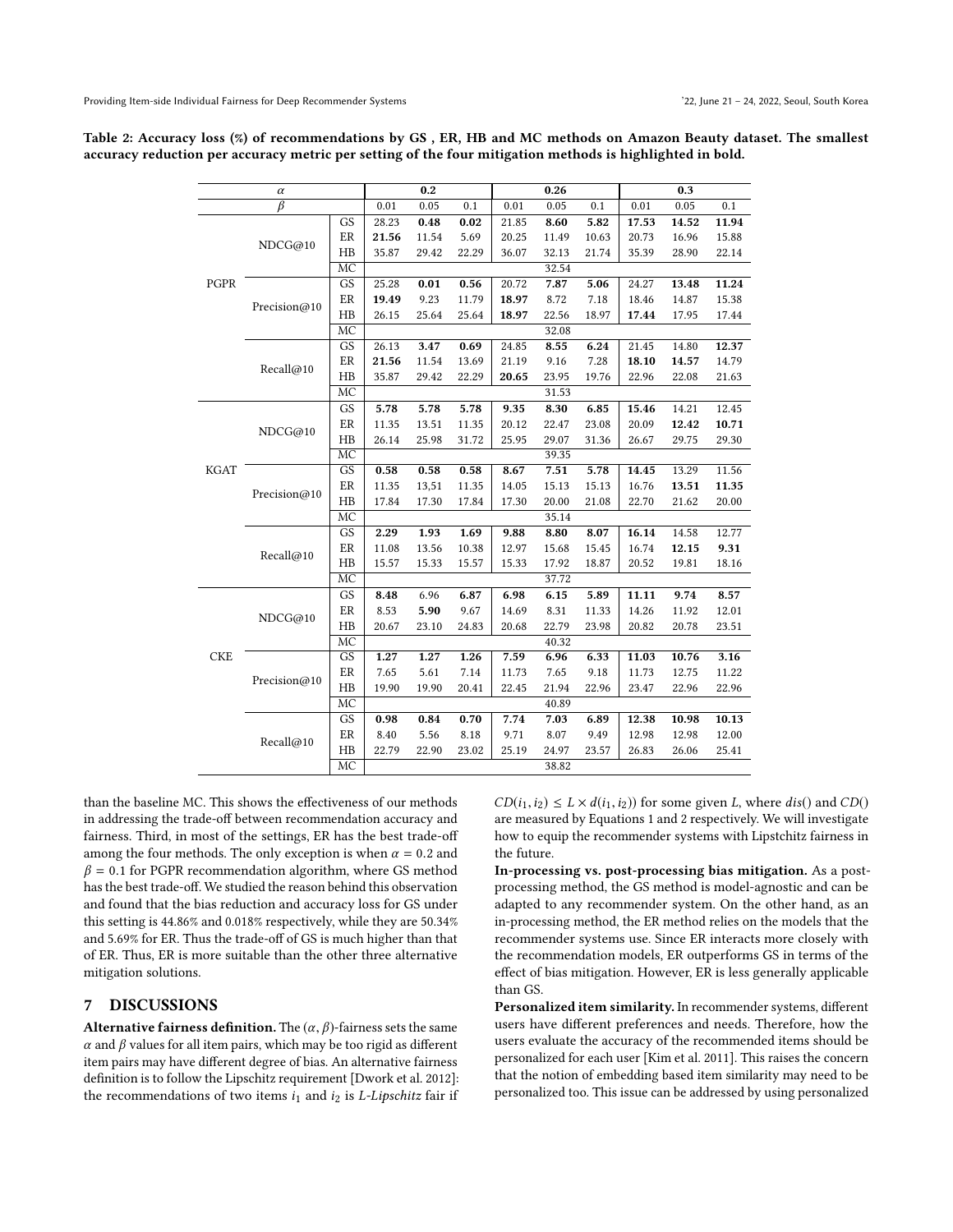

<span id="page-9-8"></span>

Figure 3: Trade-off of fairness and accuracy of MC, GS, ER and HB mitigation methods (Amazon Beauty dataset)

user and item embeddings [\[Nguyen and Takasu 2018;](#page-10-36) [Ruan et al.](#page-10-37) [2021;](#page-10-37) [Wang et al.](#page-10-38) [2021\]](#page-10-38) that incorporate users implicit shopping behaviors. Then the item similarity can be measured as the distance between the personalized embeddings.

Impact of two-sided fairness. We only consider item fairness so far. When user fairness is also required, ensuring fairness on the item side may affect the fairness on the user side, and vice versa. The trade-off indeed exists between the fairness objectives at both sides. Intuitively, realizing fairness objectives simultaneously at both sides can be considered as a multi-objective optimization problem. The challenge is to study the dominance among all fairness solutions, and identify the Pareto optimal one.

#### 8 CONCLUSION

In this paper, we focus on item-side individual fairness in recommender systems. First, we formalize a new notion of individual fairness named  $(\alpha, \beta)$ -fairness, which requires similar items (where item similarity is controlled by  $\alpha$ ) must receive similar coverage in recommendations (where coverage similarity is controlled by  $β$ ). Next, we design two bias mitigation methods named embeddingbased re-ranking (ER) and greedy substitution (GS) that take different types of inputs for bias mitigation over recommendations. Our experiments demonstrate that both ER and GS methods can address the trade-off between fairness and accuracy of recommendations. Furthermore, ER outperforms both GS and the existing solution [\[Koutsopoulos and Halkidi 2018;](#page-10-0) [Patro et al.](#page-10-1) [2020\]](#page-10-1) in terms of the trade-off both fairness and recommendation accuracy.

For the future work, first, we will explore how to realize multiple fairness objectives at both user and item sides simultaneously while minimizing accuracy loss of recommendations. Second, we will optimize the ER algorithm by partially updating model parameters for particular target item pairs (e.g., similar item pairs only).

## ACKNOWLEDGMENTS

We thank the anonymous reviewers for their feedback. This project was supported by the National Science Foundation (#CNS-2135988). Any opinions, findings, and conclusions or recommendations expressed in this paper are those of the authors and do not necessarily reflect the views of the funding agency.

#### REFERENCES

<span id="page-9-0"></span>Himan Abdollahpouri and Robin Burke. 2019. Multi-stakeholder recommendation and its connection to multi-sided fairness. arXiv preprint arXiv:1907.13158 (2019).

- <span id="page-9-2"></span>Himan Abdollahpouri, R. Burke, and B. Mobasher. 2017. Controlling Popularity Bias in Learning-to-Rank Recommendation. Proceedings of the ACM Conference on Recommender Systems (2017).
- <span id="page-9-3"></span>Himan Abdollahpouri, Robin Burke, and Bamshad Mobasher. 2019. Managing Popularity Bias in Recommender Systems with Personalized Re-ranking. (2019). arXiv[:1901.07555](https://arxiv.org/abs/1901.07555) [cs.IR]
- <span id="page-9-4"></span>Gediminas Adomavicius and YoungOk Kwon. 2011. Improving aggregate recommendation diversity using ranking-based techniques. IEEE Transactions on Knowledge and Data Engineering 24, 5 (2011), 896–911.
- <span id="page-9-7"></span>Pablo Badilla, Felipe Bravo-Marquez, and Jorge Pérez. 2020. WEFE: The Word Embeddings Fairness Evaluation Framework. In Proceedings of the International Joint Conference on Artificial Intelligence, Christian Bessiere (Ed.). International Joint Conferences on Artificial Intelligence Organization, 430–436.
- <span id="page-9-1"></span>Kinjal Basu, Cyrus DiCiccio, Heloise Logan, and Noureddine El Karoui. 2020. A Framework for Fairness in Two-Sided Marketplaces. arXiv preprint arXiv:2006.12756  $(2020)$
- <span id="page-9-6"></span>Alex Beutel, Jilin Chen, Tulsee Doshi, Hai Qian, Li Wei, Yi Wu, Lukasz Heldt, Zhe Zhao, Lichan Hong, Ed H. Chi, and Cristos Goodrow. [n.d.]. Fairness in Recommendation Ranking through Pairwise Comparisons. Proceedings of the ACM SIGKDD International Conference on Knowledge Discovery & Data Mining ([n. d.]).
- <span id="page-9-5"></span>Asia J Biega, Krishna P Gummadi, and Gerhard Weikum. 2018. Equity of attention: Amortizing individual fairness in rankings. In International acm sigir conference on research & development in information retrieval. 405–414.